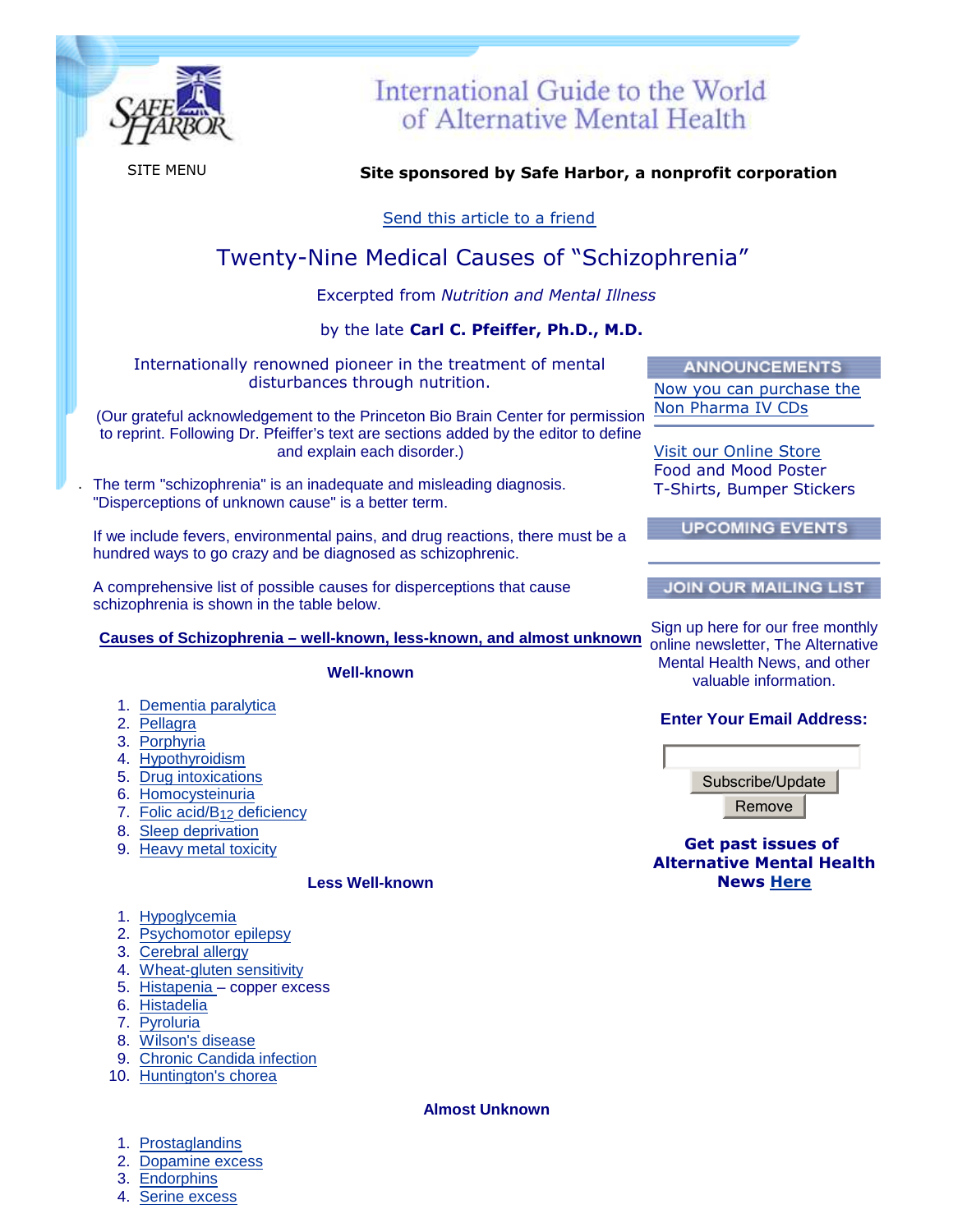- 5. Prolactin excess
- 6. Dialysis therapy
- 7. Serotonin imbalance
- 8. Leucine, histidine imbalance
- 9. Interferon, amantadine, anti-viral drugs
- 10. Platelets deficient in MAO (monoamine oxidase)

## Dementia paralytica

This is a form of syphilis which generally affects patients in their 40s or 50s. Increased behavioral deterioration occurs and the person may be believed to have a "psychiatric illness" or Alzheimer's disease. Symptoms can include convulsions, irritability, difficulty in concentrating, deterioration of memory, defective judgment, headaches, insomnia, fatigue, lethargy, deteriorated hygiene emotional instability, depression, and delusions of grandeur with lack of insight. The patient gradually progresses toward dementia and paralysis.

## Pellagra

A disease caused by a lack of Vitamin B3 (niacin) in the diet or poor absorption of the vitamin. It is common throughout the world but infrequent in the U.S. It primarily strikes those lacking protein in their diets or who have a high corn diet or are unable to assimilate the vitamin. Symptoms often begin with weakness, listlessness, insomnia, and weight loss. Exposed skin becomes red and scaly. Loss of appetite, indigestion, and diarrhea occur. As the disease progresses the nervous system is impacted, manifesting symptoms such as headaches, dizziness, aches, muscle tremors and mental disturbances.

## Porphyria

Porphyria is an inherited disease, usually first manifesting after puberty, that prevents the synthesis of heme, the part of blood that carries oxygen and makes blood red. There are a number of types of porphyria, some from bone marrow and others from the liver. Neurological symptoms frequently occur in those stemming from the liver. A review of 2500 psychiatric patients showed a 1.5% occurrence of porphyria.

Porphyria is identified by port-colored urine and feces which darken on exposure to light. Additional symptoms can be loss of vision, sensitivity to light, aches and pains, acne, vomiting, diarrhea, constipation, and abnormal fat metabolism.

Mental and neurological symptoms include irritability, confusion, delirium, psychosis, depression, hallucinations, seizures, altered consciousness, mood swings, and paralysis. Genetic carriers can experience mood swings and body pain while exhibiting no other signs of the illness.

## **Hypothyroidism**

This is characterized by insufficient production of thyroid hormone. It can also be caused by poor metabolism of the thyroid hormone. The general net result is a slowing of the metabolism. This ailment is thoroughly covered in Dr. Broda Barnes' Hypothyroidism: The Unsuspected Illness. Broda's book discusses the fact that hypothyroidism may not show up on standard blood tests and further testing may be required (covered in the book).

Physical symptoms can include weight increase, sensitivity to cold, coarsened features, thinning hair, dry puffy skin, pallor, hoarseness, slurred speech, night blindness, difficulty hearing, vision loss, migraines, constipation, edema, anemia, joint pain, slowed pulse, muscle aches, and weakness, and low libido.

Mental symptoms include terrifying dreams, obsessions, frightening hallucinations, paranoia, suicidal ruminations, psychosis, depression, emotional instability, delusions, fear, suspiciousness, resentment, auditory or visual hallucinations, paranoia and psychosis.

Hypothyroidism often first manifests as a result of severe stress.

The book Natural Healing for Schizophrenia reports that 10% of patients diagnosed with "schizophrenia" have been found to have thyroid imbalances. It has been estimated that up to 20% of women over 60 have evidence of hypothyroidism.

## Drug Intoxications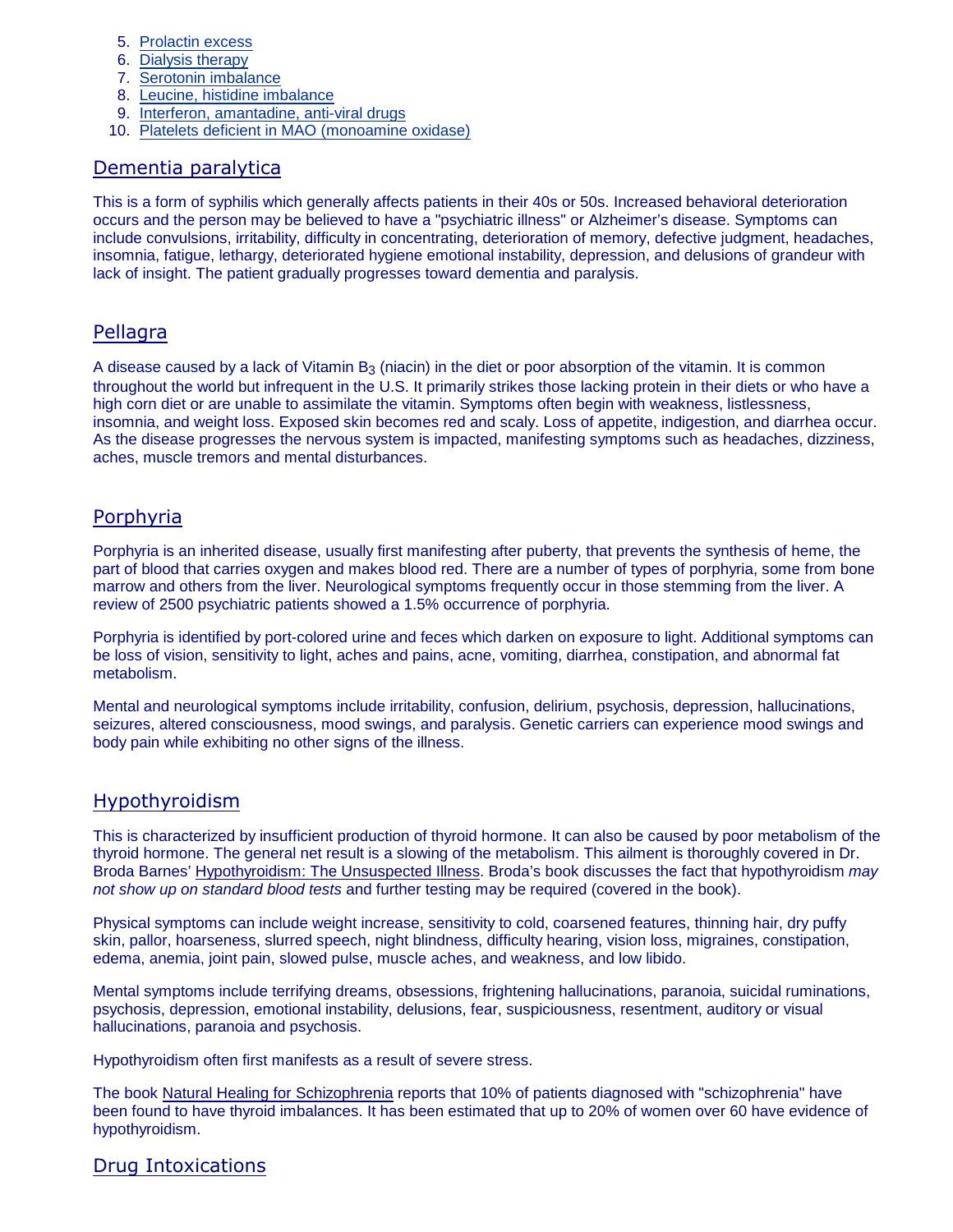## Homocysteinuria

The compound homocysteine is normally not found in the blood or urine in noteworthy amounts. Homocysteinuria is a metabolic disorder resulting in an excessive accumulation of homocysteine in the blood and urine. Frequency of occurrence is 1 in 100,000 patients.

Elevated homocysteine levels are a risk factor for all kinds of vascular disease including strokes and heart ailments. Homocysteinuria can result in mental retardation and seizures.

## Folic Acid/B12 Deficiency

Folic acid (Vitamin B9) is needed for forming body protein and hemoglobin. It is also needed to utilize B<sub>12</sub>. Folic acid and B12 work together to metabolize carbohydrates, fats, and proteins and to form red blood cells. Older people are most at risk for developing B12 deficiencies. Also, surgical removal of part of the intestine can lead to B<sub>12</sub> deficiency.

B<sub>12</sub> deficiency is the cause of pernicious anemia, characterized by a gradual reduction in the number of red blood cells and by gastrointestinal and nervous disturbances. Eighty percent of pernicious anemia patients show neurological changes and 60% exhibit personality changes.

Physical symptoms of folic acid deficiency include fatigue and weakness, paleness, red, sore tongue, lesions in the corner of the mouth, burning feet, restless leg syndrome, shortness of breath, nausea, vomiting and, rarely, diarrhea.

Physical symptoms of  $B_{12}$  deficiency include weakness in the arms and legs (sometimes being mistaken for multiple sclerosis) in addition to the signs of pernicious anemia.

Mental symptoms of B12 or folic acid deficiency includes confusion, fatigue, poor memory, difficulty concentrating or learning, and mental lethargy. It can be mistaken for Alzheimer's in older patients. Additional mental disturbances include: loss of alertness, drive, self-confidence, and independence, social withdrawal, nervous irritability, headaches, insomnia, moodiness, severe agitation, lack of coordination, anxiety, delusions of persecution, and mania. Deficiency may also induce auditory hallucinations, psychosis, and paranoia.

## Sleep Deprivation

Lack of sleep can occur a number of ways. Total sleep deprivation is complete absence of sleep. Partial is insufficient sleep night after night. Sleep can also appear to be sufficient in amount yet be poor in quality. This occurs with sleep apnea, marked by heavy snoring and occasional gasps for air – the person is awakened often hundreds of times a night without knowing it, gulping air due to a closed airway in the throat.

Sleep deprivation symptoms include irritability, fatigue, blurred vision, slurring of speech, memory lapses, and inability to concentrate. In extreme stages bizarre behavior and hallucinations can occur.

## Heavy Metal Toxicity

Heavy metals is the term used for a group of elements that have particular weight characteristics. They are on the "heavier" end of the periodic table of elements. Some heavy metals – such as cobalt, copper, iron, manganese, molybdenum, vanadium, strontium, and zinc – are essential to health in trace amounts. Others are non-essential and can be harmful to health in excessive amounts. These include cadmium, antimony, chromium, mercury, lead, and arsenic – these last three being the most common in cases of heavy metal toxicity.

Sources of toxicity can include environmental, water supply, industrial, hobbies, and others, thus a full history of the person's work and living habits can help pinpoint potential heavy metal sources.

As an example of the scope of a heavy metal's toxicity, lead can affect the nervous system, gastrointestinal system, cardiovascular system, blood production, kidneys, and reproductive system.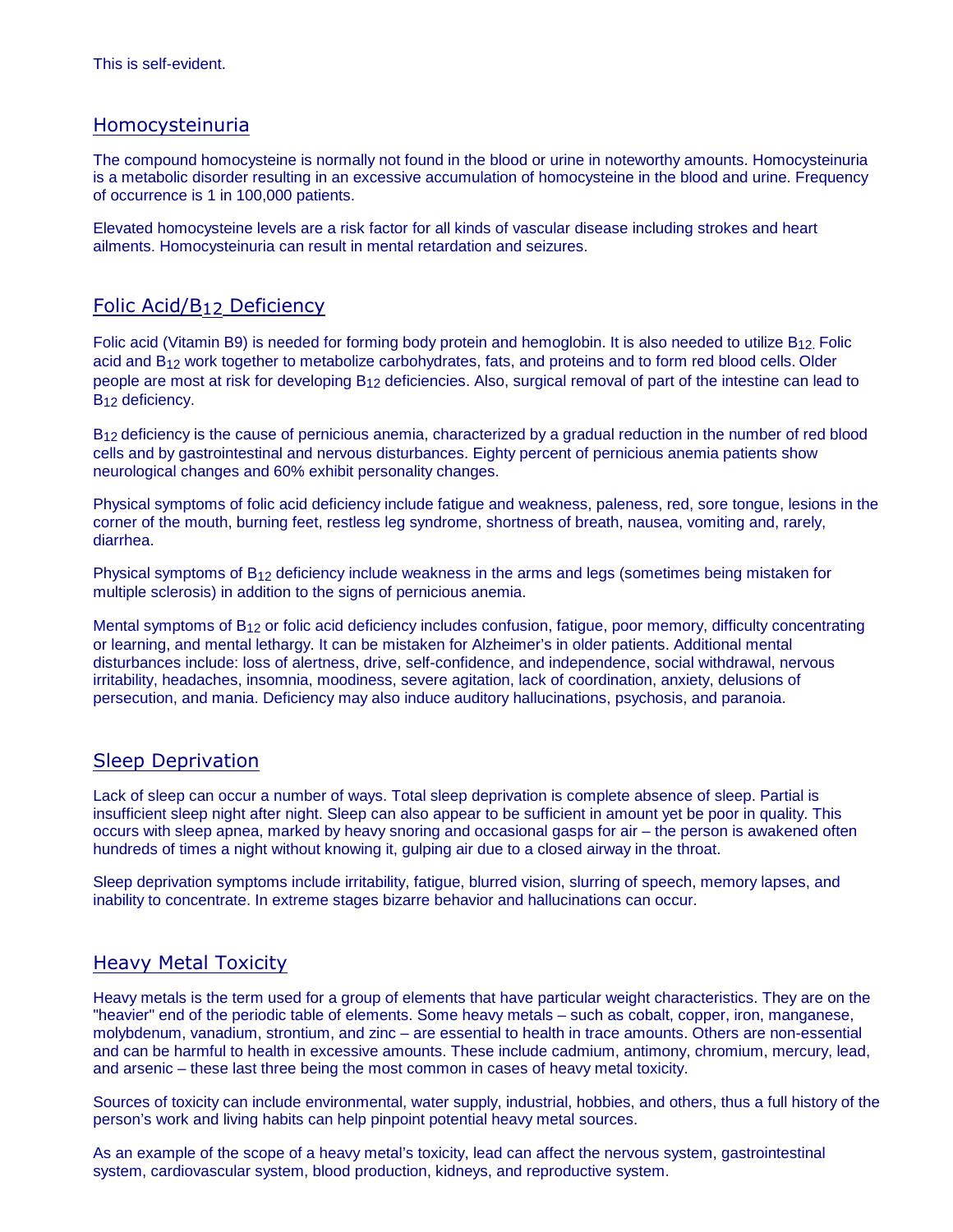Lead toxicity physical symptoms include a combinations of gastrointestinal complaints, anemia and neurological problems; also headaches and convulsions. Mental symptoms include restlessness, insomnia, irritability, confusion, excitement, anxiety, delusions, and disturbing dreams

Arsenic symptoms include stomach problems, neurological troubles, kidney failure, increased pigmentation of soles, palms, or other areas, garlic odor on breath, excessive salivation, progressive blindness, and others. Mental symptoms include apathy, dementia, and anorexia.

Mercury toxicity has been linked to, among other things, mercury dental fillings, particularly when people have a large number of them. Symptoms include a metallic taste in the mouth, excess salivation, gingivitis, tremors, stomach and kidney troubles. Mental symptoms include shyness, irritability, apathy and depression, psychosis, mental deterioration, and anorexia.

#### Hypoglycemia

This is a common condition of an abnormally low level of sugar in the blood. Sugar levels frequently change throughout the day and may be normal sometimes and abnormal at others. Symptoms include weakness, shakiness, excess hunger, anxiety, outbursts, faintness, headaches, passing out, delirium, coma, hallucinations, excess sweating, the appearance of intoxication, marked personality changes, irritability, negativism, mood swings, depression, crying spells, and a panorama of similar mental symptoms.

Numerous patients given psychiatric diagnoses have actually turned out to have hypoglycemia, including those classified with depression, manic-depressive disorder, and schizophrenia.

#### Psychomotor Epilepsy

Psychomotor epilepsy is also known as temporal lobe epilepsy or complex partial seizures. Epilepsy is a chronic brain disorder in which the electrical activity of the brain is periodically temporarily interrupted resulting in a seizure.

Not all seizures are jerking motions. In psychomotor (mind-motion) epilepsy the seizures are manifested in personality, emotional, thinking, and behavioral changes. This condition is very likely to be misdiagnosed as a mental disorder. People with psychomotor epilepsy have been given schizophrenia, manic depressive, depression, attention-deficit disorder, and other diagnoses.

The disorder has cyclical phases. The pre-seizure stage can last for hours or up to seven days with symptoms of moodiness, depression, anxiety or constant low-level anger, irritation, or annoyance, accompanied by general unhappiness and constant arguments.

The seizure stage of 60 to 90 seconds can include misperceptions of the environment, hallucinations, and bizarre sensations.

Between seizures, personality is affected by excessive, tangential speech, overly emotional feelings, and lack of sexual desire. Under physical or emotional stress, psychotic episodes can occur.

#### Cerebral Allergy

An allergy is a negative sensitivity, usually to a substance, which causes a physical reaction. Classical responses include creation of blood antibodies, histamine release, swelling, itching, runny nose, and others. However, substances can cause *many* negative reactions commonly not associated with allergies.

In the case of cerebral (brain) allergies – in which the allergies affect the nervous system – reactions include brain inflammation, irritability, fear, depression, aggression, extreme mood swings in a single day, hyperactivity, and psychosis.

A study of "schizophrenics" by Dr. William Philpott showed allergic responses as follows: Wheat (64%), Mature corn (51%), Pasteurized whole cow milk (50%), Tobacco (75% with 10% becoming grossly psychotic with delusions, hallucinations and particularly paranoia), and Hydrocarbons (30% with weakness being common and some participants reacting with delusions or suicidal inclinations). Ninety-two percent of the patients showed allergic responses with an average of ten items per person causing reactions.

#### Wheat-gluten sensitivity

Gluten is a protein found in wheat, rye, barley, and oats that gives dough it's sticky quality. An inability to digest these grains is called celiac disease. It's been estimated that up to 20% of Americans have the disease to some degree.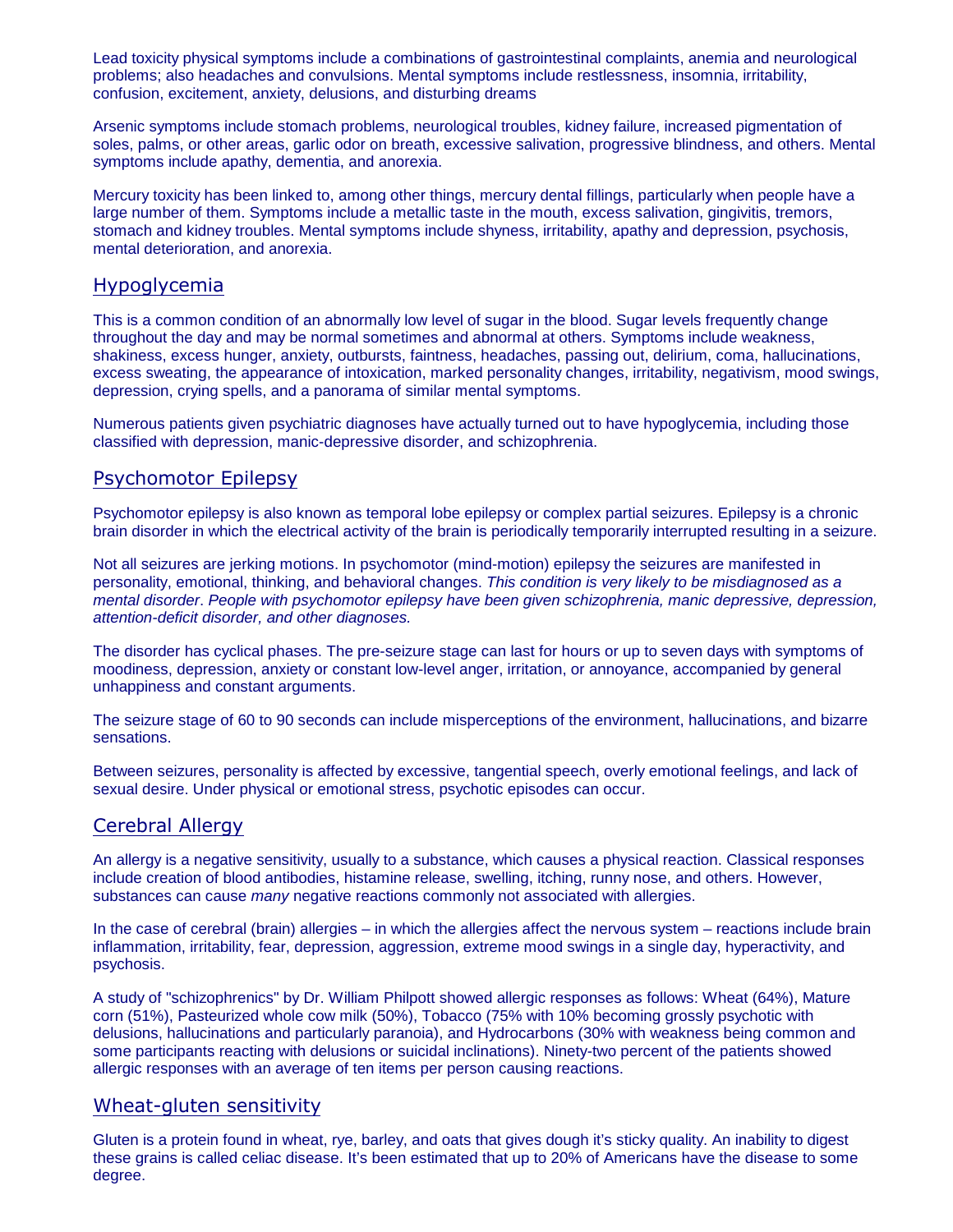Studies have shown celiac disease to be inordinately high in "schizophrenic" populations. Research removing gluten and dairy products (which often seems to add to the problem) from the diet of a locked ward resulted in a significant improvement of patient behavior. See also the Philpott study mentioned above under "Cerebral Allergy."

Symptoms include mood swings (down after eating and up after avoidance), severe depression, anxiety, irritability, compulsive behavior, "schizophrenia" symptoms, and other mental disorders.

#### Histapenia – Copper Excess

Histapenia (hista-: histamine; -penia: deficiency of) is a shortage of histamine in the body. Histamine is an important brain chemical involved in many reactions. It has been found that 50% of patients classified as "schizophrenic" have low histamine levels in the blood and it rises to normal as they improve.

These same patients are found to have high copper levels. Elevated copper decreases blood histamine. Excess copper is linked with psychosis.

According to Pfeiffer, people with histapenia tend to have classic signs, including canker sores, difficult orgasm with sex, no headaches or allergies, heavy growth of body hair, ideas of grandeur, undue suspicion of people, racing thoughts, the feeling that someone controls one's mind, seeing or hearing things abnormally, ringing in the ears, and others.

#### Histadelia

This is a disorder, prominent in males, of too much histamine in the blood. (Compare to histapenia above). Estimated to affect 15-20% of patients classified as "schizophrenic."

Symptoms include hyperactivity, compulsions, obsessions, inner tensions, blank mind episodes, phobias, chronic depression, and strong suicidal tendencies.

Physical signs can include little tolerance for pain, rapid metabolism, lean build, profuse sweating, seasonal allergies, and frequent colds.

#### Pyroluria

A pyrrole is a chemical substance that is involved in the formation of heme, which makes blood red. Pyrroles bind with B<sub>6</sub> and then with zinc, thus depleting these nutrients. Abnormal production of pyrroles and their appearance in the urine of psychotics was first noticed in 1958 during LSD experimentation. Approximately 15-30% of "schizophrenics" have pyroluria. (At least 10% of these also have histamine problems.)

Symptoms include sweet, fruity breath and body odor, general loss of appetite, motion sickness, problems with sugar metabolism, allergies. Mental phenomena include delusions, hallucinations, paranoia, occasional loss of contact with reality, amnesia spells, and low stress tolerance. Person has a tendency to have insight (understand they have mental problems).

The ailment, which normally strikes females, generally responds well to  $B_6$  and zinc treatment.

#### Wilson's Disease

This is an inherited liver disorder named after British neurologist Samuel Wilson. The small intestine absorbs too much copper and the liver excretes too little of it, resulting in a copper buildup in the liver and brain. Onset is slow and begins between 11 and 25 years of age.

A wide array of symptoms occur, fitting a number of psychiatric diagnoses, including "major depression," "schizophrenia," and "hysteria." Children with Wilson's disease can appear to be mentally retarded. Appetite loss and weight loss can appear along with hallucinations and delusions.

The physical manifestations of Wilson's disease do not appear until the late stages, thus it is easily misdiagnosed as "psychiatric illness."

#### Chronic Candida Infection

Refer to Dr. William Crook's article on "Candida and Mental Health" on this web site.

Candida is a yeast that lives in the body normally. However, broad-spectrum antibiotics tend to kill off Candida's enemies in the body and can result in Candida overgrowth. The yeasts put out toxins that can weaken the immune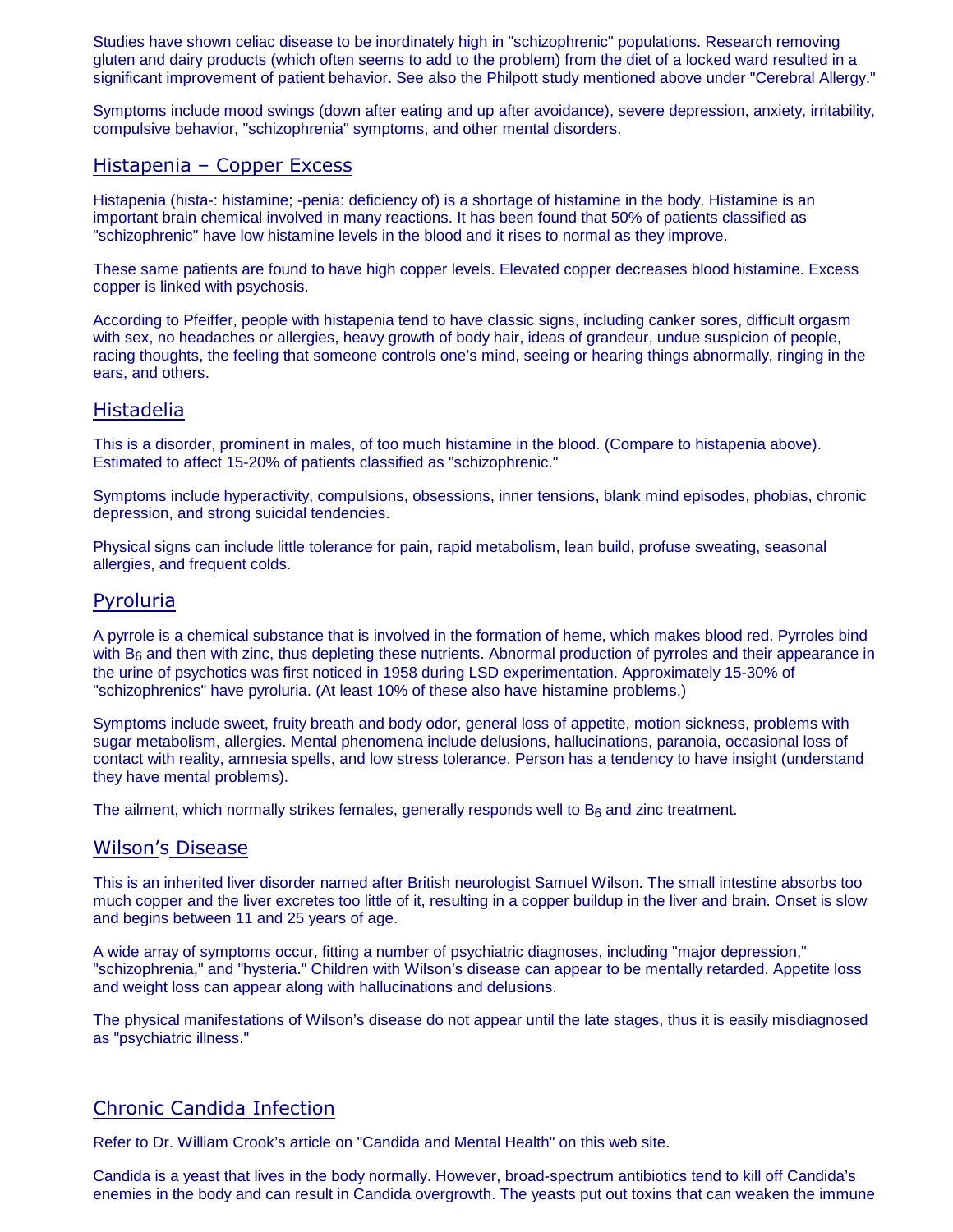system and cause a long list of symptoms.

Although psychosis is not a common manifestation of Candida, it has occurred. Mental symptoms have included fatigue, inability to concentrate, depression, mood swings, anxiety, hyperactivity, delusions, "manic depression," psychosis, and suicidal or violent tendencies.

## Huntington's Chorea

A chorea is a nervous disorder marked by involuntary movements of the body and face and lack of coordination of the limbs. Huntington's chorea, a rare, inherited illness named after American neurologist George Huntington, is commonly labeled as "schizophrenia" because of its progression of mental decline. Even when involuntary movements appear, they may be mistaken for drug side effects.

Huntington's chorea usually appears in midlife. Beginning symptoms can include irritability, eccentricity and psychosis. Further signs include paranoia, obstinacy , indifference, euphoria, and violence. The disorder results in complete mental deterioration. Dr. Abram Hoffer reports successfully treating two cases with nutrition.

An important diagnostic tool in spotting Huntington's chorea is family history of the disease.

#### Prostaglandins

Prostaglandins ("prosta": standing before; "glandin": gland) are substances that act like hormones in the body. They effect blood pressure, metabolism, body temperature, and other important functions. Prostaglandin levels that are too high or too low can create symptoms. There are different kinds of prostaglandins with specific functions, thus different physical and mental reactions occur with imbalances in each one. Elevated prostaglandin levels have been observed in, for example, pre-menstrual syndrome (PMS). Research has shown that high levels of a prostaglandin called E2 coupled with low levels of one called E1 have been seen as a major cause of certain forms of depression. E2 is a central nervous system depressant.

It's been observed that geographical regions with low selenium levels in the soil and less sunshine have higher rates of "schizophrenia." Since some prostaglandins require selenium for their synthesis, it's believed prostaglandin deficiency may be a source of "schizophrenia."

#### Dopamine Excess

Dopamine is a substance involved with emotional and hormonal response and the integration of experience, emotion, and thought. Additionally, it stimulates the brain's pleasure center and is involved in sexual arousal. Dopamine appears to be a factor in producing hallucinations, voices and other symptoms associated with "schizophrenia." Those with histapenia (see above) often have elevated dopamine levels.

#### Endorphins

Endorphins, discovered in 1975, are substances secreted in the brain. They have a pain-relieving and stress-relieving effect similar to morphine. Endorphin molecules lock onto receptors in the brain to remove the perception of pain.

It has been shown that drugs which artificially stimulate and suppress the endorphin receptors can produce symptoms bordering on psychosis. Gluten molecules (see "Wheat-gluten Sensitivity" above) are molecularly similar in shape to endorphins and thus can create the same stimulatory/suppression activity. Certain dairy proteins have been shown to have similar qualities.

#### Serine Excess

Serine is an amino acid that is part of many proteins. It plays a critical role in maintaining blood sugar levels. It has a vital part in the production of the myelin sheath – the coating that protects certain nerve fibers.

In numerous studies the plasma levels of serine have been found to be significantly higher in "schizophrenics" than in control groups. There is also evidence that serine metabolism is abnormal in psychotics. In one study a limited sector of psychiatric patients who responded to a carbohydrate-rich, low-protein diet became psychotic again after oral intake of serine.

## Prolactin Excess

Prolactin is a hormone also known as luteotropic hormone. It comes from the pituitary gland and induces lactation. Non-pregnant women have low levels of it and it increases about ten times in pregnant women. When prolactin levels are excessive in non-pregnant women, the condition is known as hyperprolactinemia.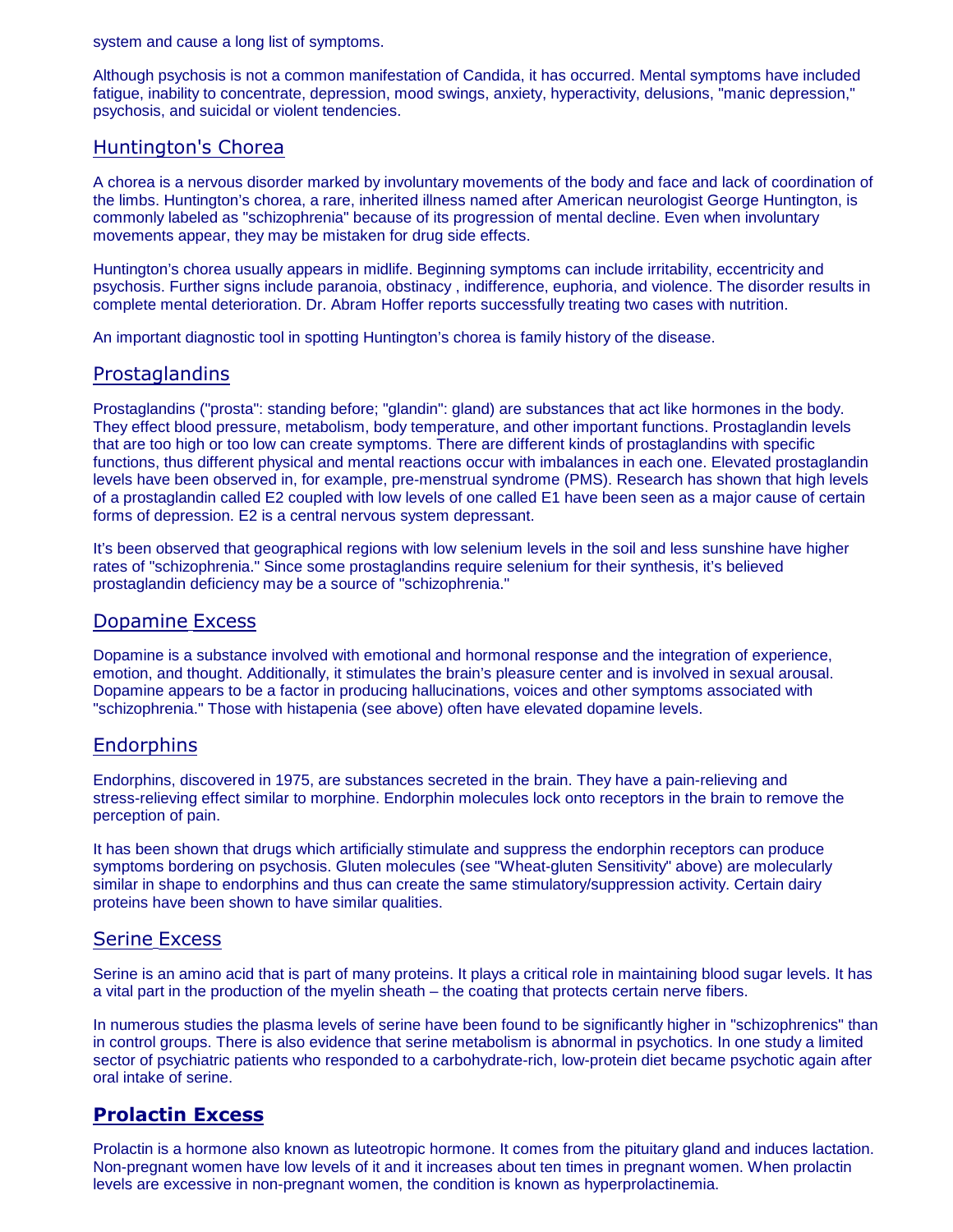This condition can produce a number of symptoms including lactation by a non-nursing woman and irregular or absent menstrual periods.

Excess prolactin has been connected with pre-menstrual syndrome and a host of extreme mental states that can occur with it. In some people tranquilizers can increase prolactin levels.

#### Dialysis Therapy

Patients who undergo dialysis regularly may be exposed to high levels of aluminum in dialysis fluids and medicines. A reaction called dialysis encephalopathy can occur. (Encephalopathy is a general term for "brain disease.") What follows is a progressive mental degeneration manifested by tremors, convulsions, psychosis and other changes in speech and behavior. Reduction of aluminum levels significantly reduces the incidence of this problem.

#### Serotonin Imbalance

Serotonin is a neurotransmitter, a chemical that transmits messages from one nerve to another. Too much or too little serotonin has been associated with depression, psychosis, and other problems. While drugs can be used to mask the symptoms of this problem, they do not solve the problem of the imbalance. Further medical inquiry in indicated in these situations to find the cause or to find nutritional supplementation that will permit the body to produce correct serotonin levels.

#### Leucine, Histidine Imbalance

Leucine and histidine are essential amino acids (the body doesn't make them). The leucine, histidine imbalance – high leucine and low histidine – was a condition Pfeiffer theorized as being a cause of "schizophrenia." Modern research has shown, however, that leucine-histidine imbalance does not play a significant role.

## Interferon, Amantadine, Anti-Viral Drugs

A number of non-psychotropic drugs can create psychosis. It must be remembered that the nervous system is intimately connected with other bodily systems. Medical drugs can effect blood chemistry, hormonal balances, and a host of other areas that directly impact the brain and nervous system.

Interferon is a treatment for hepatitis. An estimated 1-2% of interferon users manifest psychosis or suicidal behavior.

Amantadine, a drug for Parkinson's Disease, can cause hallucinations, depression, jitteriness, and confusion. Caution is recommended in it's use in people with a history of psychosis.

In anyone experiencing a psychotic episode, recent drug ingestion must be considered as a cause.

#### Platelets Deficient in MAO (monoamine oxidase)

Monoamine oxidase is an enzyme that metabolizes (destroys) the neurotransmitter serotonin. Platelets are small blood cells involved in the formation of blood clots. If platelets have too little MAO, the serotonin levels increase. High serotonin is connected with a number of severe mental states such as the one classified as "paranoid schizophrenia."

In researching this particular malady of platelets low in MAO, we were told by Dr. William Walsh, who worked with Dr. Pfieffer for 12 years, that he did not recall dealing with any cases of MAO deficiency so he was uncertain if MAO deficiency is a verified condition or a theoretical one.

#### Donate and help us reach others with this information!

#### Send this article to a friend

DISCLAIMER: The information of this Website is for educational purposes only and is not intended to replace the advice of physicians or health health care practitioners. It is also not intended to diagnose or prescribe treatment for any illness or disorder. Anyone already undergoing physician-prescribed therapy should seek the advice of his or her doctor before reducing the dosage or stopping such treatment.